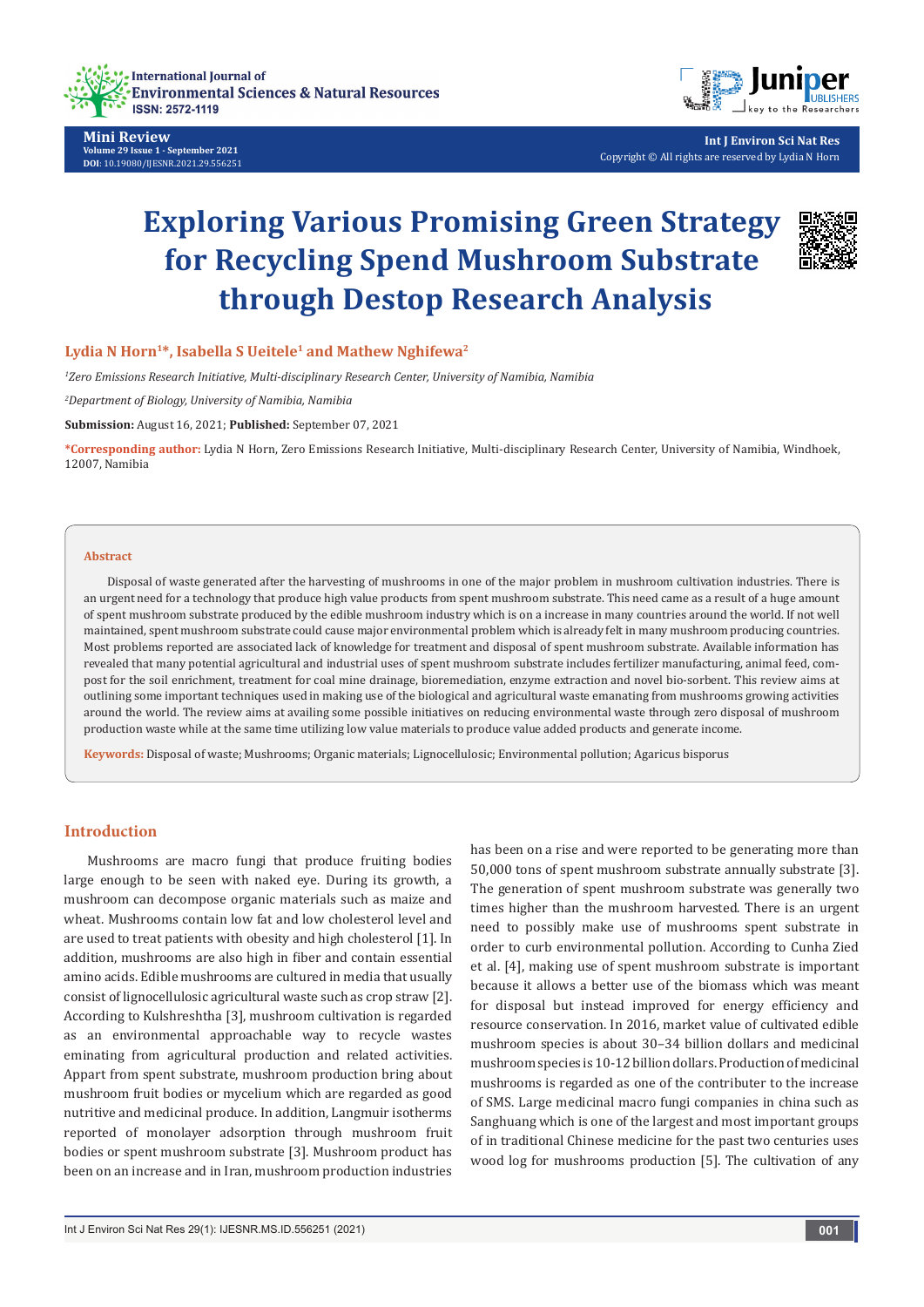mushroom strain results in the production of spent mushroom substrate which is high in organic matter, which according to Ma et al. [6], every kilogram of mushrooms produced emit about 6 kg of waste making it desirable for use as a soil amendment or soil conditioner. Valuable mushrooms such as Lentinula edodes and Ganoderma Lucidum are either cultivated on natural logs or on a synthetic medium formed in logs [7]. Substrate prepared specifically for growing mushrooms is a blend of natural products, for example at Zero Emission Research Initiative (ZERI) at the University of Namibia, the common materials used are maize, millet and wheat straws as well as woodchip [8]. Common ingredients used in other countries includes horse manure, hay, corn cobs, cottonseed hulls, poultry manure, brewer's grain, cottonseed meal, cocoa bean hulls and gypsum [9-11]. In some countries, spent substrate is spread in the field for one season to allow maturity, it is recommended that the aged spent substrate is good for soil improvement and crop growth. SMSs can also used as substrate for other mushroom forming fungi, animal feed and supplement and in the production of packaging and construction materials, bio-fuels and enzymes [1]. According to Chong & Rinker [12] landscape and gardening companies uses spent substrate as the choice ingredient for potting mixtures sold in supermarkets or garden centers.

# **Uses of Spent Mushroom Substrate**

One of the major environmental problems in the mushroom producing countries remains the treatment and disposal of the spent mushroom substrates (SMS). About 5kg of SMS is produced for each kilogram of mushrooms [7]. According to Food and Agriculture Organization, (2007) Spain produces SMS of approximately 800, 000 tons per annum. SMS can be turned into compost and pit soil that can be sold to local supermarket, nurseries as well as vegetable gardens in the surroundings. Spent mushroom substrate were used as a source of immobilized mushroom mycelium, which is an efficient adsorbent of polluntants in mines and industry allowing 70-90% of pollutants removal [3]. According to Rinker [7], spent mushroom substrate has been used as an enzymes for bioremediation, animal feed, and energy feedstock. Bioremediation is the process whereby living organisms such as bacteria, fungi, or green plants are used to remove or neutralize unwanted contaminants in air, soil, or water. Oxidation of phenol by crude extracts of SMS from A. bisporus was reported and laccase was identified as the main enzyme responsible for the oxidation [13]. This means that Phenol and polyphenolic compounds which are toxic pollutants, representing a major organic component in some industrial wastewaters can be destroyed by using SMS [13] Frutos et al. [14] . Agaricus bisporus spent substrate has been used as component in the diet of carp [15]. Spent substrate were investigated in a study to degradation and remove pesticide in some areas and were found to be very effective in their application [16].

Besides the good effests SMS has also some negative effects attached to it. For example the SMS of Agaricus bisporus affecting health and producing odors after disposal because it continues to compost after production [13]. In addition some of the possible uses of spent mushroom substrates are summarised as follow.

# **As a growing media for germination and growth of horticultural plants, soil improvement**

Mushroom cultivation is one of the environmental friendly ways to recycle agricultural and agro-industrial wastes for the production of mushroom [3]. A study by [17], demonstrated that SMS from *Agaricus subrufescens* that was used as soilbased potting to grow lettuce was high in organic matter and a good source of N, P and K. The aerial dry weight of the lettuce was higher compared to the dry mass of the lettuce grown from chemical fertilizer. From the same literature *Lentinula edodes* SMS a sterilized non-compost substrate with high C/N presented a low degradation level and it is not suitable to be used as fertilizer unless N supplementation is used. Reported the effectiveness of MSM when used in the growing of cucumber (*Cucumis sativus* L. cv. Jinchun No. 2) and tomato (Solanum lycopersicum L. cv. Mandy) and results showed increased plant height, leaf area, fresh weight, dry weight and index of seedling quality grown in various ratios of SMS with perlite or vermiculite [18]. The use of immature compost increases microbial activity which causes oxygen deficiency as well as a variety of indirect negative effects on plant toxicity. Ribas et al. [17], recommended the use of fresh and untreated SMSs when used as a fertilizer and bioremediation agent simultaneously. Ribas et al. [17], further indicated that when SMS is without any heat treatment, it has the advantage of adding viable mycelia and several active enzymes produced by the fungus. Furthermore some SMS such as from *L. edodes* are used as fertilizer or soil conditioner, from the period of two months to two year of ageing because the salt content found in some fresh SMS may limits its immediate use as a growing media for plants [17]. Another way of using SMS is reuse in mushrooms cultivation as component of casing material or as supplement to new growth substrates in the new mushroom growing cycle [4].

## **As a growing media for containerized woody ornamentals**

The SMS is formulated with lignocellulose materials from different sources such as wheat, rye or rice straw, sawdust and corncobs making it a great supplements to overcome nutritional limitations and to provide suitable substrate structure and pH for other crops to groe [18]. There is a new trend that replaces the current chemical adhesives with bio-based adhesives to reduce the use of toxic materials in the automotive and building materials. This is because new furniture releases formaldehyde levels up to more than 0.3ppm and this causes health problems [19]. Mycelium can be used as green adhesive material instead of the synthetic adhesive in wood production. The solid white mycelium will melt during hot-compression process and then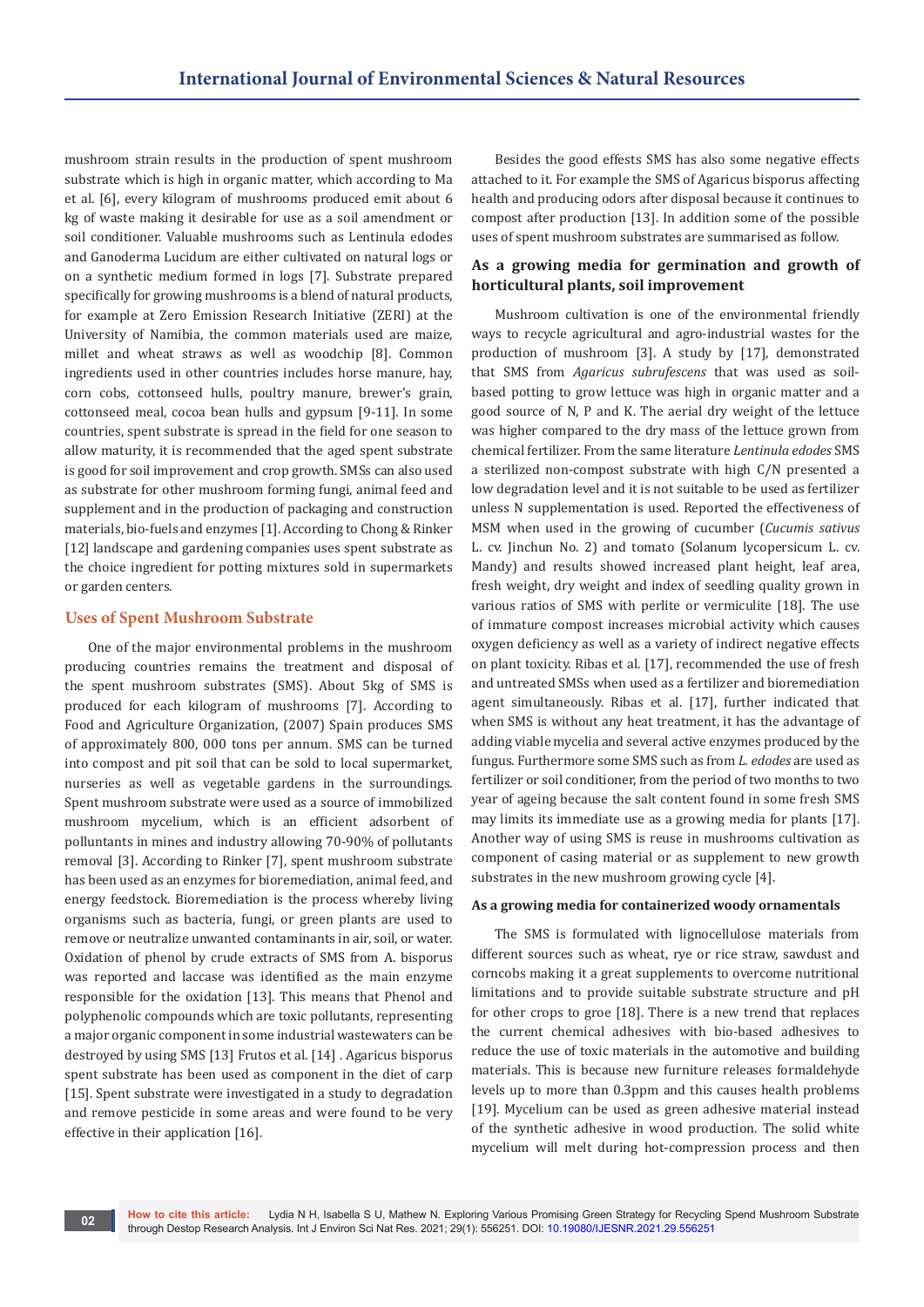penetrate to form tight nets of cohesion and incoherent material within the SMS matrix which enhance the adhesive and bonding resulting in a strong bio-composite [19]. In addition, these thick mycelium layers also showed good water resistance properties.

#### **As a source of clean energy**

The transition to bio-resource economy in a petroleum based economy is ideal by using renewable natural resources and adding value through biological life processes. In previous studies it shows that SMC such as straws can be combusted in a bubbling fluidized-bed to generate power with high efficiency [20]. Herrero-Hernández et al. [16] reported that SMS is the best suit for adsorption of pollutants which can be reused and recycled for the adsorption of pollutants as many times as possible by using different chemical treatments and by modifying it in activated carbon form. The spent mushroom substrate work by binding with positive charge metals whereby adsorbs metals which are present in the solution and involved in metal chelation [3,21].

Woodchip-derived SMSs have a high moisture and oxygen content that result in low heat vale which is not suitable as bio-fuels. These materials cannot be burned as smokes from combustion of these materials that contain high lignocellulosic content are detrimental to the environment.

#### **As a source of construction and packaging materials**

Combustion of SMS leads to production of ash usually about 10% of its original value. This ash can be used as a chemical activator to enhance the pozzolanic reactivity of pulverized fuel ash in the cement industry [20]. According to Khoo et al. [19] the SMS is used in the formulation of bioblocks, and during hot-compression process, the solid white mycelium melt and then penetrate to form tight nets of cohesion and incoherent material within the SMS matrix which enhance the adhesive and bonding resulting in a strong bio-composite. The SMS have also been used in manufacturing of biodegradable bioblocks which is done using a green synthesis approach and the mycelium as a natural adhesive material [22]. Another way in which SMS was successfully used was the design and thermoforming of growth trays, tray sterilization, filling trays with mycelium inoculated substrates filling and allowing growth to occur, and after that, convection drying/inactivation of the grown parts follows [23]. According to Joshi et al. [23], the construction materials such as bioblock showed gread thermal stability, hydrophobic properties compined with mechanical strength. This could be great source of construction materials especially among poor resource farmers where the SMS is usually remain unutilized and contributing to environmental pollution. Various studies on the production of biodegradable and sustainable feedstock are on an increase, with the aim to replace petroleum-based materials commonly used for single- or multi-use packaging applications [24]. A study by Khoo et al. [19] reported on different types of spent mushroom

substrates that were compressed with specific designed mould with optimal temperature at 160°C and 10mPa for 20min to produce bio-boards. In addition, biobords made from Ganoderma lucidum SMS displayed the highest internal bonding strength up to 2.51mPa [19]. Among other importance of the SMS was the density profile which is very light, buoyant, and highly hydrophilic making it an idea material for both construction and packaging. R Ziegler et al. [24] further reported that the surface hardness test showed that the material has a soft outer surface with high elasticity. The SMS is also an ideal material for packaging applications due to its lightweight, resiliency, and biodegradability.

## **Environmental rehabilitation**

Soil fauna contribute greatly to litter decomposition and soil organic matter stabilization. *Protatia brevitansis* is a soil dwelling insect [7]. Its larvae feed on large amounts of crushed straw and sawdust. This insect larva is commercially raised to produce high quality organic fertilizer and edible proteins. PB larvae can covert woodchip derived SMS and increase the total nutrient and seed germination index [1]. Cadmium metal is released by anthropogenic activities such as mining, phosphorus fertilizers and sewage irrigation. It is very toxic and is readily taken up by most plants [24]. Since L. edodes has the ability to improve microbial activity it may have an important role in bioremediation because it may harbor microbes that have the ability to degrade this heavy metal. Biochar is biomass pyrolyzed and it has been taken as the most effective organic amendment to immobilize heavy metals and improve soil quality, owing to its high alkalinity, large specific surface area, rich pore structure, and cation exchange capacity [25]. Overdose biochar will not only pollute the environment but also change the composition of soil material, which may affect the soil normal functions. To prevent these disadvantages, a combination of SMS and alkaline amendments may be a promising approach that compensates mutual functions. It has been reported that when lime is mixed with other organic amendments, soil pH, electrical conductivity (EC), and precipitations of soluble ions might be further increased [25]. According to Udochukwu et al. [26]; Sriherwanto et al. [27], mushrooms can be served as green adsorbent which can accumulate pollutants from the surroundings and reduce their concentration. Since the mushroom mycelium can be used in the live or dead form, the SMS will be best suited to be used in the form of green adsorbed.

#### **Conclusion**

Based on the litreature research and information available, SMS could be a great resource for income generation once the equipment and technical know how is availed. Production of mushrooms cannot only result in the production of mushroom fruiting body but the byproduct are great source of building materials, organic matter and soil ammendment. This article was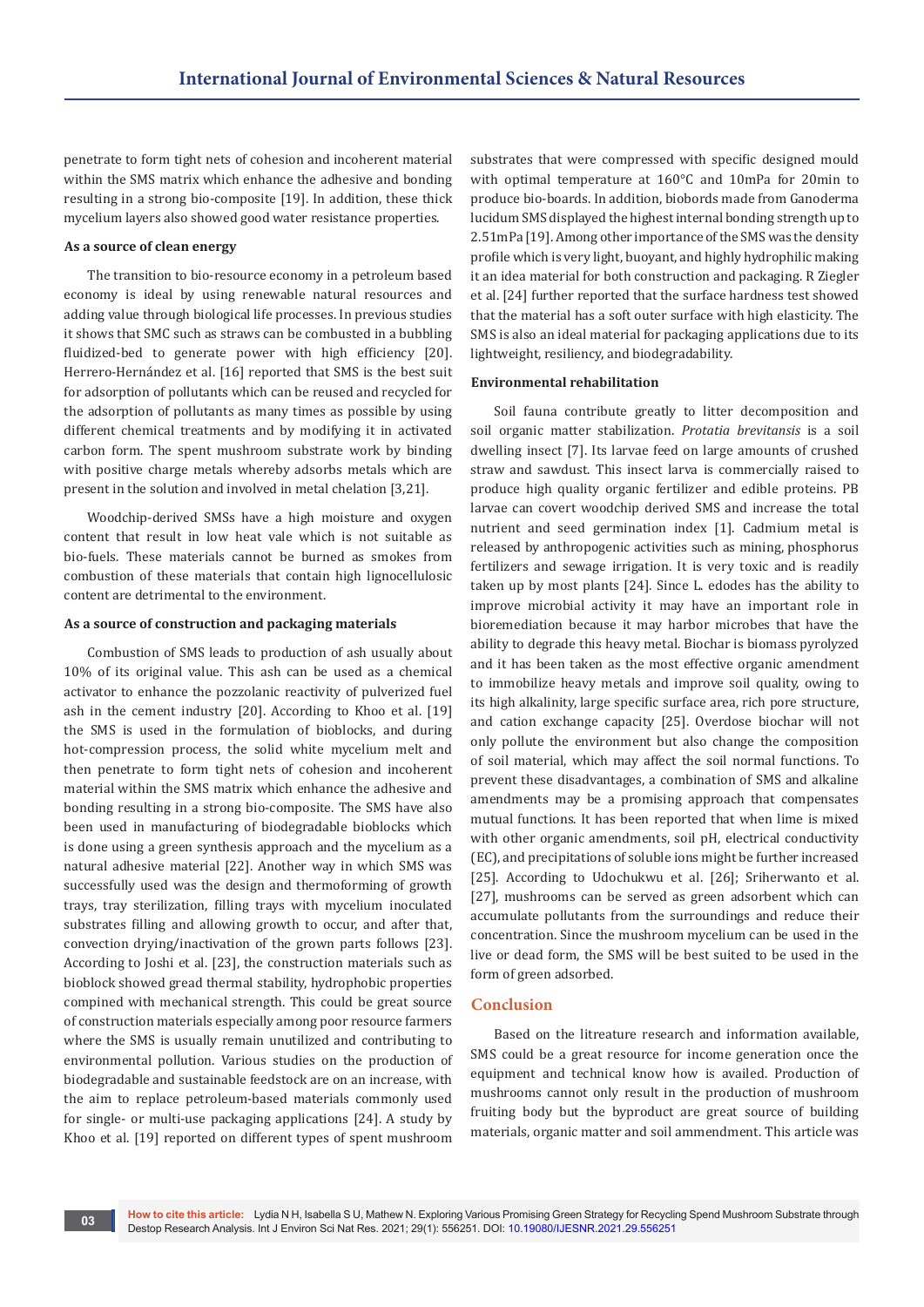reviewing litreature to see the possible way in which SMS can be better utilized in Namibia and beyond.

#### **References**

- 1. [Wei P, Li Y, Lai D, Geng L, Liu C, et al. \(2020\) Protaetia brevitarsis larvae](https://pubmed.ncbi.nlm.nih.gov/32682088/)  [can feed on and convert spent mushroom substrate from Auricularia](https://pubmed.ncbi.nlm.nih.gov/32682088/)  [auricula and Lentinula edodes cultivation. Waste Management 114:](https://pubmed.ncbi.nlm.nih.gov/32682088/)  [234-239.](https://pubmed.ncbi.nlm.nih.gov/32682088/)
- 2. [Dávila GLR, Murillo WA, Zambrano CJF, Suarez MH, Mendez JJA](https://www.sciencedirect.com/science/article/pii/S2405844020303479)  [\(2020\) Evaluation of nutritional values of wild mushrooms and spent](https://www.sciencedirect.com/science/article/pii/S2405844020303479)  substrate of *Lentinus crinitus* [\(L.\) Fr. Heliyon 6\(3\): 0-4.](https://www.sciencedirect.com/science/article/pii/S2405844020303479)
- 3. [Kulshreshtha S \(2019\) Removal of pollutants using spent mushrooms](https://link.springer.com/article/10.1007/s10311-018-00840-2)  [substrates. Environmental Chemistry Letters 17: 833-847.](https://link.springer.com/article/10.1007/s10311-018-00840-2)
- 4. [Cunha Zied D, Sánchez JE, Noble R, Pardo Giménez A \(2020\) Use of](https://www.mdpi.com/2073-4395/10/9/1239)  [spent mushroom substrate in new mushroom crops to promote the](https://www.mdpi.com/2073-4395/10/9/1239)  [transition towards a circular economy. Agronomy 10\(9\): 1239.](https://www.mdpi.com/2073-4395/10/9/1239)
- 5. [Zhou LW, Ghobad Nejhad M, Tian XM, Wang YF, Wu F \(2020\) Current](https://www.tandfonline.com/doi/abs/10.1080/87559129.2020.1740245?journalCode=lfri20)  [Status of 'Sanghuang' as a Group of Medicinal Mushrooms and Their](https://www.tandfonline.com/doi/abs/10.1080/87559129.2020.1740245?journalCode=lfri20)  [Perspective in Industry Development. Food Reviews International, pp.](https://www.tandfonline.com/doi/abs/10.1080/87559129.2020.1740245?journalCode=lfri20)  [1-19.](https://www.tandfonline.com/doi/abs/10.1080/87559129.2020.1740245?journalCode=lfri20)
- 6. [Ma Y, Wang Q, Sun X, Wang X, Su W, et al. \(2014\) A study on recycling](https://bioresources.cnr.ncsu.edu/resources/a-study-on-recycling-of-spent-mushroom-substrate-to-prepare-chars-and-activated-carbon/)  [of spent mushroom substrate to prepare chars and activated carbon.](https://bioresources.cnr.ncsu.edu/resources/a-study-on-recycling-of-spent-mushroom-substrate-to-prepare-chars-and-activated-carbon/)  [Bioresources 9\(3\): 3939-3954.](https://bioresources.cnr.ncsu.edu/resources/a-study-on-recycling-of-spent-mushroom-substrate-to-prepare-chars-and-activated-carbon/)
- 7. [Rinker DL \(2017\) Spent mushroom substrate uses. Edible and](https://onlinelibrary.wiley.com/doi/abs/10.1002/9781119149446.ch20)  [medicinal mushrooms: technology and applications Wiley, Hoboken,](https://onlinelibrary.wiley.com/doi/abs/10.1002/9781119149446.ch20)  [pp. 427-454.](https://onlinelibrary.wiley.com/doi/abs/10.1002/9781119149446.ch20)
- 8. Ueitele I, Kadhila Muanding N, Matundu N (2014) Evaluating the production of Ganoderma mushroom on corn cobs. African Journal of Biotechnology 13.
- 9. [Girmay Z, Gorems W, Birhanu G, Zewdie S \(2016\) Growth and](https://amb-express.springeropen.com/articles/10.1186/s13568-016-0265-1)  yield performance of *Pleurotus ostreatus* [\(Jacq. Fr.\) Kumm \(oyster](https://amb-express.springeropen.com/articles/10.1186/s13568-016-0265-1)  [mushroom\) on different substrates. Amb Express 6\(87\): 1-7.](https://amb-express.springeropen.com/articles/10.1186/s13568-016-0265-1)
- 10. [Hoa HT, Wang CL, Wang CH \(2015\) The effects of different substrates](https://pubmed.ncbi.nlm.nih.gov/26839502/)  [on the growth, yield, and nutritional composition of two oyster](https://pubmed.ncbi.nlm.nih.gov/26839502/)  [mushrooms \(Pleurotus ostreatus and Pleurotus cystidiosus\).](https://pubmed.ncbi.nlm.nih.gov/26839502/)  [Mycobiology 43\(4\): 423-434.](https://pubmed.ncbi.nlm.nih.gov/26839502/)
- 11. [Vijaykumar G, John P, Ganesh K \(2014\) Selection of different substrates](http://nopr.niscair.res.in/bitstream/123456789/27955/1/IJTK%2013%282%29%20434-436.pdf)  [for the cultivation of milky mushroom \(Calocybe indica P & C\). Indian](http://nopr.niscair.res.in/bitstream/123456789/27955/1/IJTK%2013%282%29%20434-436.pdf)  [Journal of Traditional Knowledge 13\(2\): 434-436.](http://nopr.niscair.res.in/bitstream/123456789/27955/1/IJTK%2013%282%29%20434-436.pdf)
- 12. [Chong C, Rinker DL \(2013\) Use of Spent Mushroom Substrate for](https://www.tandfonline.com/doi/abs/10.1080/1065657X.1994.10757933)  [Growing Containerized Woody Ornamentals: An Overview. Compost](https://www.tandfonline.com/doi/abs/10.1080/1065657X.1994.10757933)  [Science & Utilization 2\(3\): 45-53.](https://www.tandfonline.com/doi/abs/10.1080/1065657X.1994.10757933)
- 13. [Phan CW, Sabaratnam V \(2012\) Potential uses of spent mushroom](https://pubmed.ncbi.nlm.nih.gov/23053096/)  [substrate and its associated lignocellulosic enzymes. Applied](https://pubmed.ncbi.nlm.nih.gov/23053096/)  [Microbiology and Biotechnology 96\(4\): 863-873.](https://pubmed.ncbi.nlm.nih.gov/23053096/)
- 14. [Frutos AG, Eymar E \(2010\) Applicability of spent mushroom compost](https://www.actahort.org/members/showpdf?booknrarnr=852_32)  [\(SMC\) as organic amendment for remediation of polluted soils. Acta](https://www.actahort.org/members/showpdf?booknrarnr=852_32)  [Horticulturae 852: 261-268.](https://www.actahort.org/members/showpdf?booknrarnr=852_32)
- 15. Sehgal HS, Simmi S (1991) Efficacy of two new supplementary diets for an Indian major carp, Cirrhina mirigala: effects on flesh composition. Journal of Aquaculture in the Tropics 6(1): 25-33.
- 16. [Herrero Hernandez E, Andrades MS, Marın Benito JM, Sanchez Martın](https://www.sciencedirect.com/science/article/abs/pii/S0147651311001072)  [MJ, Rodrıguez Cruz MS \(2011\) Field‐scale dissipation of tebuconazole](https://www.sciencedirect.com/science/article/abs/pii/S0147651311001072)  [in a vineyard soil amended with spent mushroom substrate and its](https://www.sciencedirect.com/science/article/abs/pii/S0147651311001072)  [potential environmental impact. Ecotoxicology and Environmental](https://www.sciencedirect.com/science/article/abs/pii/S0147651311001072)  [Safety 74: 1480-1488.](https://www.sciencedirect.com/science/article/abs/pii/S0147651311001072)
- 17. [Ribas L, De Mendonça M, Camelini C, Soares C \(2009\) Use of spent](https://pubmed.ncbi.nlm.nih.gov/19467593/)  [mushroom substrates from Agaricus subrufescens \(syn. A. blazei, A.](https://pubmed.ncbi.nlm.nih.gov/19467593/)  [brasiliensis\) and Lentinula edodes productions in the enrichment](https://pubmed.ncbi.nlm.nih.gov/19467593/)  [of a soil-based potting media for lettuce \(Lactuca sativa\) cultivation:](https://pubmed.ncbi.nlm.nih.gov/19467593/)  [Growth promotion and soil bioremediation. Bioresource technology](https://pubmed.ncbi.nlm.nih.gov/19467593/)  [100\(20\): 4750-4757.](https://pubmed.ncbi.nlm.nih.gov/19467593/)
- 18. [Zhang RH, Duan ZQ, Li ZG \(2012\) Use of Spent Mushroom Substrate](https://www.sciencedirect.com/science/article/abs/pii/S1002016012600204)  [as Growing Media for Tomato and Cucumber Seedlings. Pedosphere](https://www.sciencedirect.com/science/article/abs/pii/S1002016012600204)  [22\(3\): 333-342.](https://www.sciencedirect.com/science/article/abs/pii/S1002016012600204)
- 19. [Khoo SC, Peng WX, Yang Y, Ge SB, Soon CF, et al. \(2020\) Development of](https://www.sciencedirect.com/science/article/abs/pii/S0304389420312851)  [formaldehyde-free bio-board produced from mushroom mycelium and](https://www.sciencedirect.com/science/article/abs/pii/S0304389420312851)  [substrate waste. Journal of Hazardous Materials 400: 123296.](https://www.sciencedirect.com/science/article/abs/pii/S0304389420312851)
- 20. [Finney KN, Ryu C, Sharifi VN, Swithenbank J \(2009\) 'The reuse of spent](https://pubmed.ncbi.nlm.nih.gov/18625549/)  [mushroom compost and coal tailings for energy recovery: Comparison](https://pubmed.ncbi.nlm.nih.gov/18625549/)  [of thermal treatment technologies. Bioresource Technology 100\(1\):](https://pubmed.ncbi.nlm.nih.gov/18625549/)  [310-315.](https://pubmed.ncbi.nlm.nih.gov/18625549/)
- 21. [Javanbakht V, Alavi SA, Zilouei H \(2014\) Mechanisms of heavy metal](https://pubmed.ncbi.nlm.nih.gov/24804650/)  [removal using microorganisms as biosorbent. Water Sci Technol 69\(9\):](https://pubmed.ncbi.nlm.nih.gov/24804650/)  [1775-1787.](https://pubmed.ncbi.nlm.nih.gov/24804650/)
- 22. [Joshi K, Meher MK, Poluri KM \(2020\)Fabrication and Characterization](https://pubs.acs.org/doi/10.1021/acsabm.9b01047)  [of Bioblocks from Agricultural Waste Using Fungal Mycelium for](https://pubs.acs.org/doi/10.1021/acsabm.9b01047)  [Renewable and Sustainable Applications. ACS Applied Bio Materials](https://pubs.acs.org/doi/10.1021/acsabm.9b01047)  [3\(4\): 1884-1892.](https://pubs.acs.org/doi/10.1021/acsabm.9b01047)
- 23. [Jiang L, Walczyk D, McIntyre G, Bucinell R, Tudryn G \(2017\)](https://www.sciencedirect.com/science/article/abs/pii/S1526612517301019)  [Manufacturing of biocomposite sandwich structures using mycelium](https://www.sciencedirect.com/science/article/abs/pii/S1526612517301019)[bound cores and preforms. Journal of Manufacturing Processes 28\(1\):](https://www.sciencedirect.com/science/article/abs/pii/S1526612517301019)  [50-59.](https://www.sciencedirect.com/science/article/abs/pii/S1526612517301019)
- 24. [R Ziegler A, G Bajwa S, Holt AG, McIntyre G, Bajwa SD \(2016\) Evaluation](https://elibrary.asabe.org/abstract.asp?aid=47570)  [of Physico-Mechanical Properties of Mycelium Reinforced Green](https://elibrary.asabe.org/abstract.asp?aid=47570)  [Biocomposites Made from Cellulosic Fibers. Applied Engineering in](https://elibrary.asabe.org/abstract.asp?aid=47570)  [Agriculture 32\(6\): 931-938.](https://elibrary.asabe.org/abstract.asp?aid=47570)
- 25. [Jin Z, Zhang M, Li R, Zhang X, Wang G, et al. \(2020\) Spent mushroom](https://link.springer.com/article/10.1007/s11356-020-08099-3)  [substrate combined with alkaline amendment passivates cadmium](https://link.springer.com/article/10.1007/s11356-020-08099-3)  [and improves soil property. Environmental Science and Pollution](https://link.springer.com/article/10.1007/s11356-020-08099-3)  [Research 27\(14\): 16317-16325.](https://link.springer.com/article/10.1007/s11356-020-08099-3)
- 26. [Udochukwu U, Nekpen BO, Udinyiwe OC, Omeje FI \(2014\)](https://www.ijcmas.com/vol-3-10/U.Udochukwu,%20et%20al.pdf)  [Bioaccumulation of Heavy metals and pollutants by edible mushroom](https://www.ijcmas.com/vol-3-10/U.Udochukwu,%20et%20al.pdf)  [collected from Iselu market Benin-city. Int J Curr Microbiol App Sci](https://www.ijcmas.com/vol-3-10/U.Udochukwu,%20et%20al.pdf)  [3\(10\): 52-57.](https://www.ijcmas.com/vol-3-10/U.Udochukwu,%20et%20al.pdf)
- 27. [Sriherwanto C, Purwaningsih RH, Yunita E, Sujai I \(2021\) Increasing](https://iopscience.iop.org/article/10.1088/1755-1315/744/1/012079)  [the water stability of sinking feed grits using edible fungal hyphae for](https://iopscience.iop.org/article/10.1088/1755-1315/744/1/012079)  [reducing aquatic waste: A laboratory study. IOP Conference Series:](https://iopscience.iop.org/article/10.1088/1755-1315/744/1/012079)  [Earth and Environmental Science 744: 012079.](https://iopscience.iop.org/article/10.1088/1755-1315/744/1/012079)